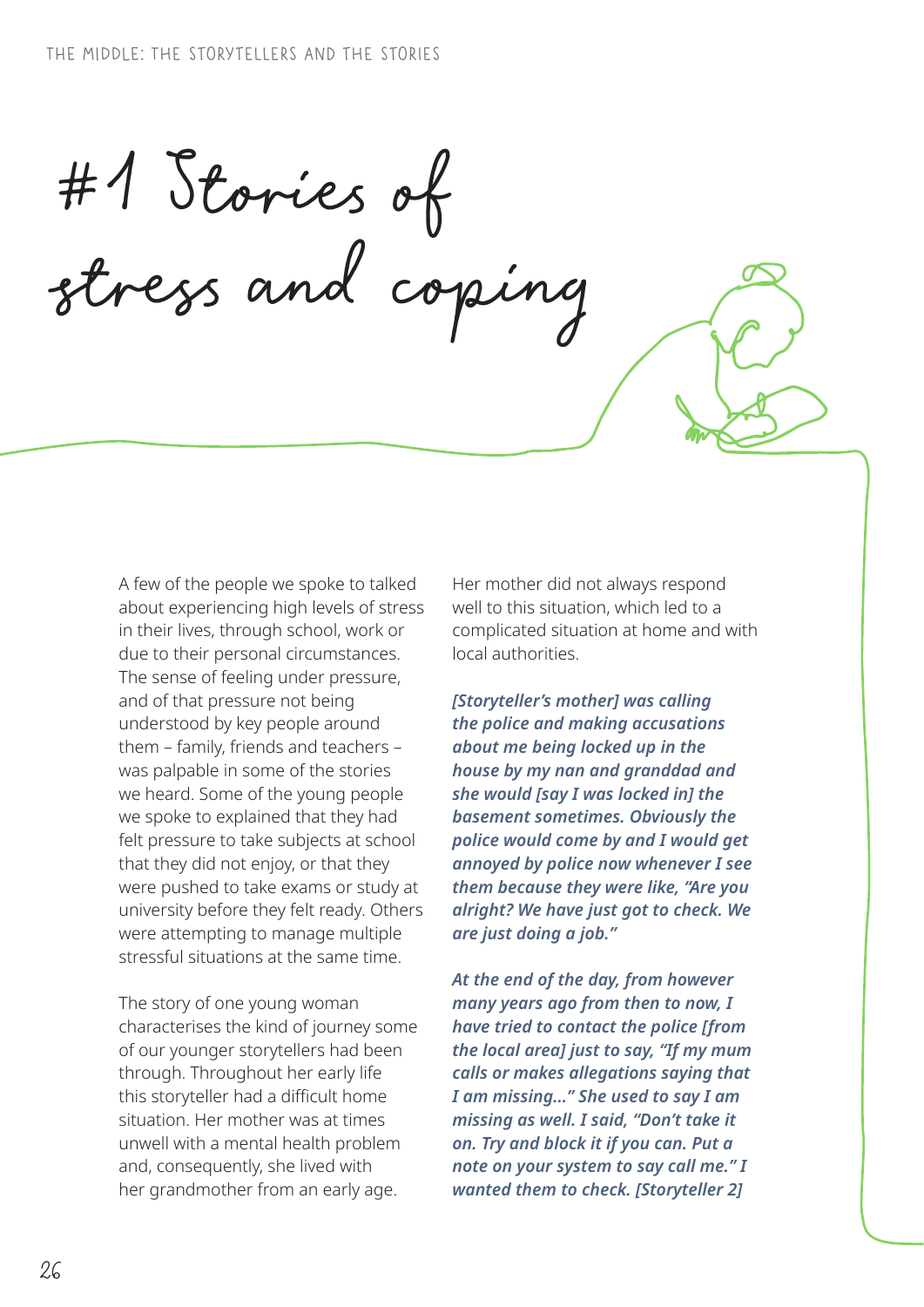Throughout her narrative she describes a complicated family situation, involving a history of mental health difficulties on both sides of the family. At times, we felt a sense of her feeling quite alone both within her family and at school, and of needing to take responsibility for herself at a young age.

In her early school years our storyteller spoke about feeling clever and doing well. She felt supported in her school environment and did well on assignments and in exams. This situation began to deteriorate as she approached her GCSE and A-level exams, and this sense of being left alone to cope with difficult things was again present in her story.

*In primary school, my teachers knew that I was a young carer, so they looked out for me. In secondary school, my teachers knew that I was smart, so they pushed me. In sixth form, they didn't give a shit – sorry for the language, but they really didn't.* 

Around this time she also found herself distracted by pursuing relationships with men, which she describes as contributing to a loss of interest in her education.

*[…] All of those hormones really made me focus on men and I wasn't really thinking about my education. Because I was naturally smart, I just thought I would ace the maths and I did ace the maths. I didn't even do any revision and I still got an A. I thought I would be able to do that in all of my subjects, me being big-headed. Plus, I had just won Student of the Year for Key Stage 3. […] I wanted to put that in. That is* 

*an achievement. […] Yes. I decided to do it again thinking I could get A\* and then get A in every other subject. I was predicted at least three As, apart from maths. […] Yes. I got a B in my physics. I got a B in all of my exams but I got an E in my coursework and at the time, when I was doing my physics coursework I was in a relationship and he was very controlling.*

She felt support was not provided to her through the later stages of her education, potentially due to a lack of understanding on the part of her teachers. This had an impact on her ability to succeed in the subjects she was studying.

*…my teachers weren't really helpful – they didn't really understand or, maybe because I wasn't diagnosed or had a learning disability, or learning difficulty should I say, sorry, they didn't see anything. They thought "you know, this girl got twelve/eleven A-C grades; she is capable of doing A-levels, we don't need to help her, let her do the work". So, that is what I'm thinking, so that must be what they're thinking as well. At the end, when I finished the first year of sixth form, I didn't – because I failed the whole year, I thought "no, I have put all my time, all my effort into it. I don't bunk". I started bunking near the end, because I was just like, "no, they're not helpful and it's like no-one understands".* 

*So, because no-one understood what I was going through, I didn't even understand what I was going through, so I didn't have any help like that, so I guess I definitely developed the psychosis, and they diagnosed me with anxiety and severe depression as well.*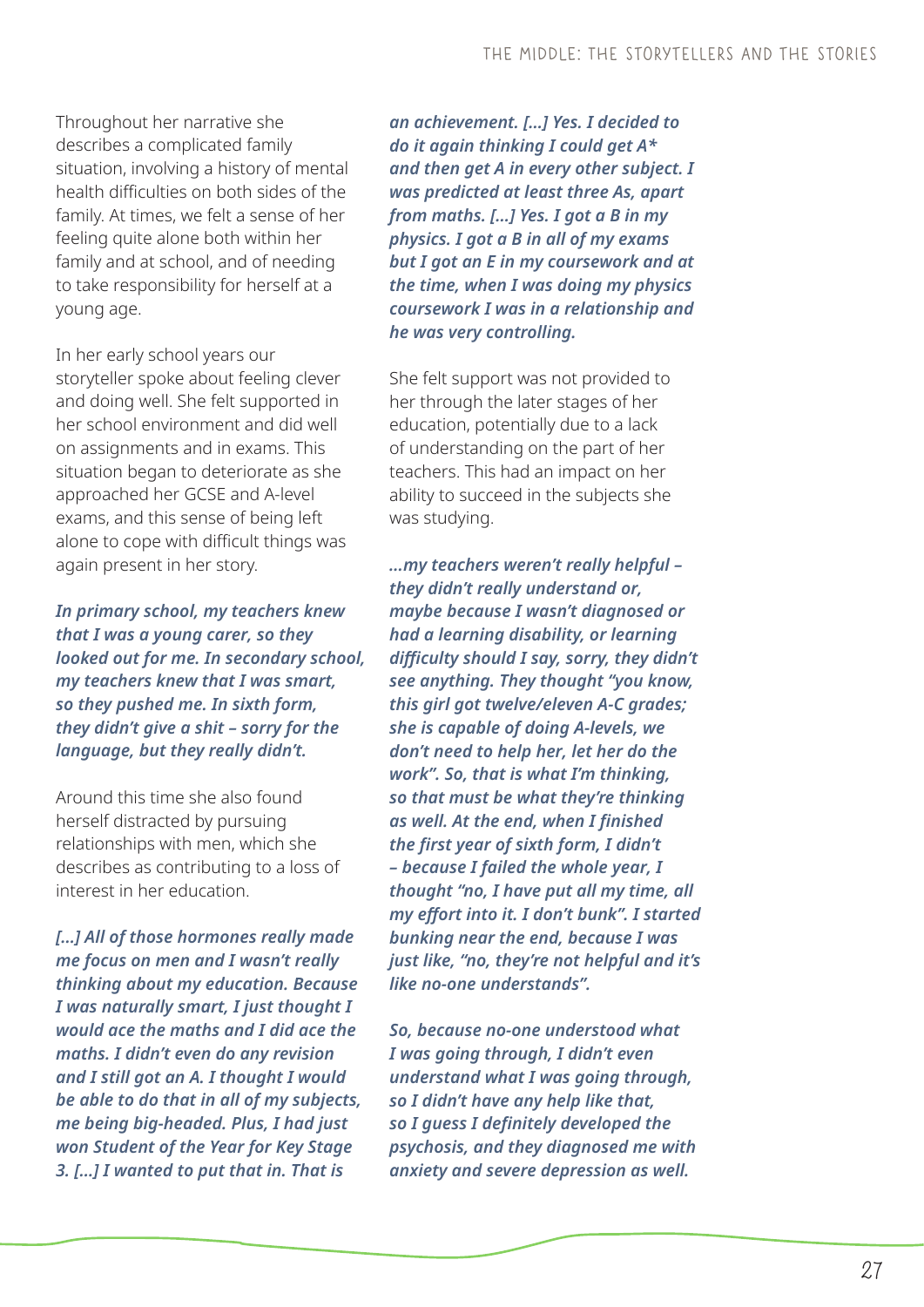Our storyteller described how cannabis had been present in her life from a very early age, which may have resulted in drugs feeling like a familiar coping strategy to reach for. She had this in common with a number of storytellers who spoke of using drugs as a way to manage or escape from stress.

She pinpointed a particular moment when she felt that stress resulted in her turning to "weed":

*I tried to do maths at A-level and my sixth form didn't help me. […] I just wanted to do science and maths and that would have equated to three or four A-levels but they said I had to do Health and Social Care as well which was a BTEC so that is like an extra two A-levels. That would have been me doing six A-levels and everyone else was doing four. They wouldn't allow me to just do the three. […] I didn't really understand Health and Social Care and I [wasn't] interested. I should have moved school but I liked the head teacher of the sixth form, who was my ex-sociology teacher and I got on with her. Most of my friends were staying there as well and I hadn't been to a lot of schools. I was a bit timid and shy as well and wasn't ready to meet new friends yet. I was just a bit in my own world really. […] Yes. I think that's where it got stressful. I was getting really agitated. I started smoking weed when I started Health and Social Care.* 

Like several other storytellers who had used recreational drugs, or who had cared for someone who did, this storyteller explained how her experiences of using drugs had happened around the same time as she felt her mental health was deteriorating and she received a diagnosis of psychosis.

*So, yes, I thought I was going mad, but I didn't think it was anything to be brought up about, so I kept it to myself. Obviously, my friends saw because they had me on the Messenger, but I started smoking, after that, when I left school, after my GCSEs, and I lost my concentration in my work, in everything, really, and I guess it was just like a big decrease. Rather than me being elevated and being like, "yeah, I'm studying A-levels now, I'm doing this, I'm doing that", it was just like neutral, and I felt like I was still in school, just having to do what I have to do, but I didn't really think "this is* 

# Perspectives on stress AND pressure

#### **Gary**

 I could identify with the experiences of stress and pressure our storytellers talked with us about. Leaving a job which offered little hope for the future gave me hours of unstructured time and I was struggling to survive on benefits. I couldn't afford to feed myself properly and lost a lot of weight. It was around this time that my voices became more frequent.

### **Dolly**

I can personally relate to the school pressure scenario. I started to hear voices at 14 when both my school and my home life were difficult. The school did not know how to handle it, which added to the pressure, saying things like 'pull your socks up' and 'you are not concentrating hard enough'. You don't get a complimentary pair of socks when you enter the mental health system.

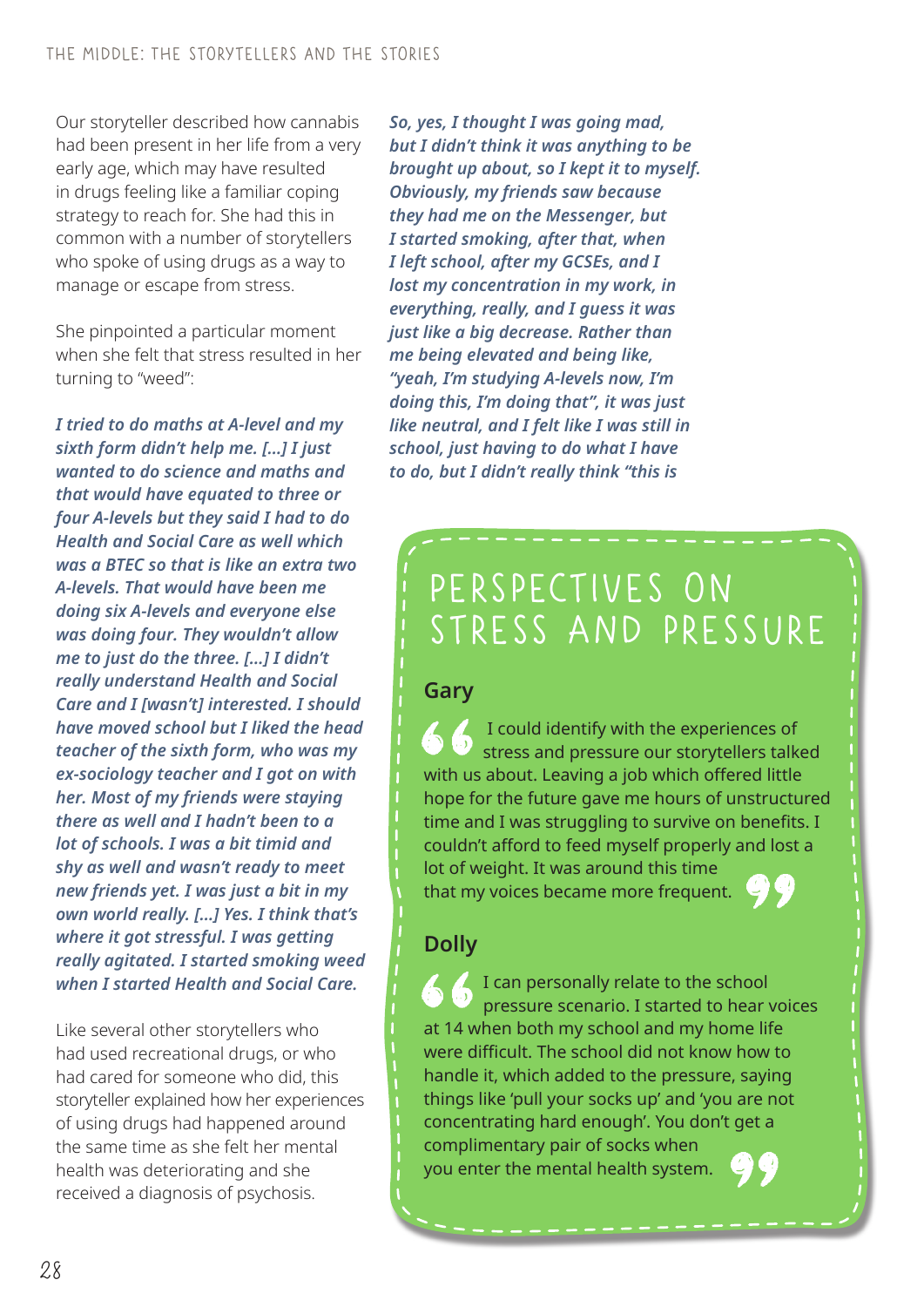*another big step, I need to focus on it". I just took it for granted, and I think that is – the smoking as well; the smoking makes me lazy. […] Yes, so I started smoking weed between when the GCSEs finished and my A-levels started, and I think that whole gap was where it kind of escalated, the whole poor mental health – that got poorer.*

She explained to us that she had been unaware of the connection between cannabis and psychosis and that she needed more support to understand the link than was on offer.

*I think that, if I knew that it was the weed that made me into that state, in the first place, I wouldn't have picked it up. If I had someone telling me, assuring me, "don't smoke the weed; it's not good for you, it's bad for you, that's why you had this episode, it will do it again", but I got – someone said 'psychosis' and I got a print-out, that had some symptoms on it. At the time, my concentration was very, very, very poor.* 

Immediately after her diagnosis she was cared for at home by her grandmother, and the home treatment team. She had a relatively good experience with the home treatment team, who helped her adjust her medication.

*The home treatment team came to do a referred review and they asked me how I was feeling. They always ask that. The first time they came I said, "I am not feeling well." I felt so much better because I was actually able to talk without stuttering. I said I was having hallucinations and didn't know what was going on and they said maybe it was the medication. They changed the medication and it got better. The hallucinations stopped and I am on the same medication now. It's quite good.*

However, during this time she was encouraged to move out of her home to live independently. The process through which this happened remains unclear to her and has left her with feelings of rejection.

*I had my own room and stuff, so it wasn't like I was in the front room or – I was living there for twelve years, maybe, then my Nan asked me if I wanted to leave and I didn't know what I said, but I must have said yes, because she – I don't know, whatever happened, my care-coordinator was telling me that if I wanted to go to the housing, or something – something happened, I don't know, but, anyway, I went in housing and they put me in emergency accommodation and, reflecting on it – not thinking, at the time, but reflecting on it, I thought that my family didn't want me, but I've talked to them and stuff and that's not the case, but the fact that they asked me to leave, I thought "what's wrong with me? Am I turning into my mum?", because my mum has severe mental difficulties; she is severely mentally challenged, and I think that's where I get it from, from that gene or that inheritance of DNA or whatever.*

There was also a sense of further 'aloneness' and isolation in her narrative as she talked about her new housing situation, which felt unfriendly, and at times unsafe.

*I have just been looking after myself. I have got other problems, like rent arrears and my neighbours chatting, saying that I'm – complaining about me, but they are false allegations. So, they are all males, in my block, in my flat, and two of them have – one said that – there are three people, A, B and C, and I'm C – so, A, B, D, should I say.*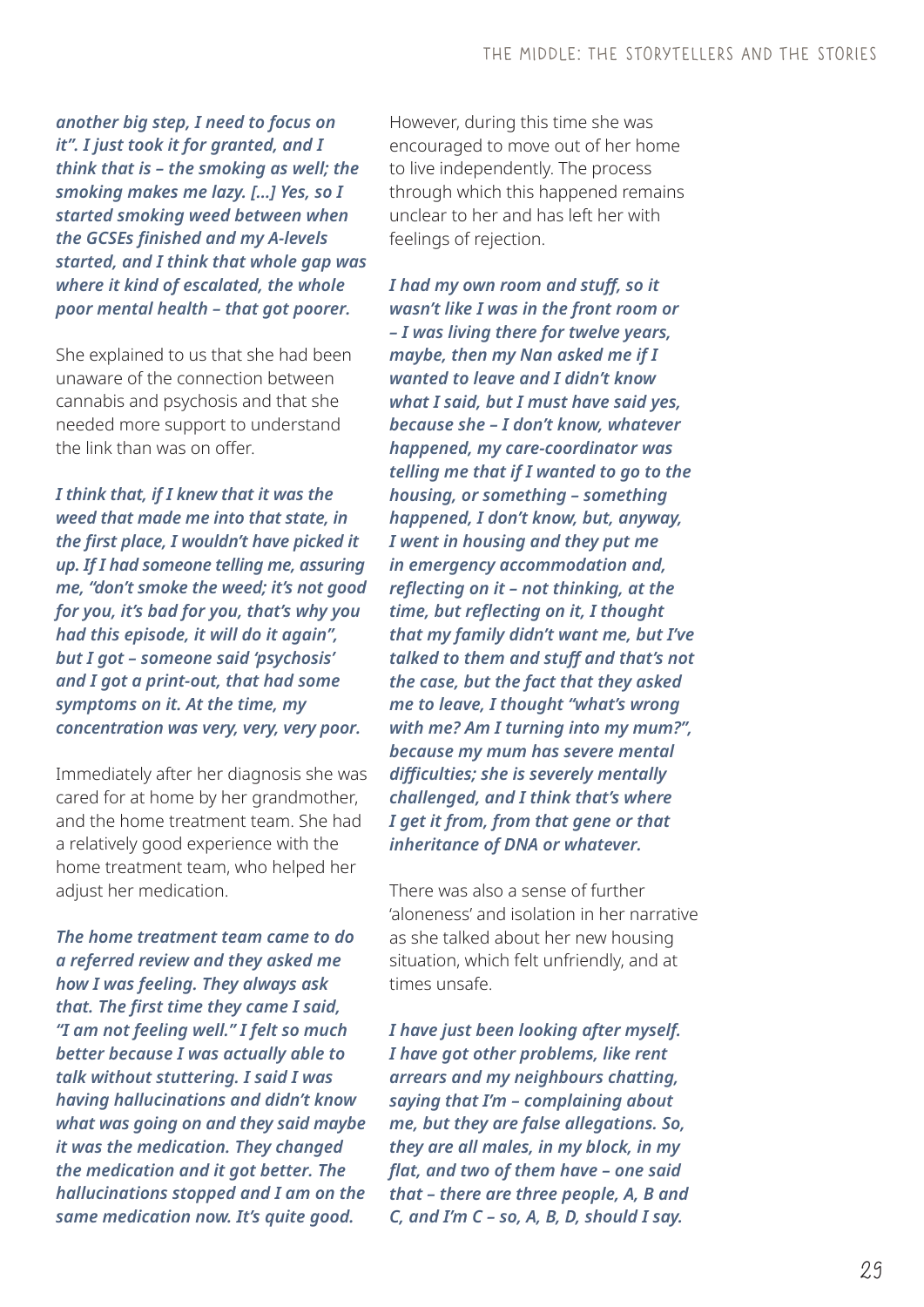*A said that B likes me, then A said that A likes me, and then D had his friend over that tried to do something to me, and I told the police about it – a bit late though. I only told them this year and it happened like a year and a half ago, but I didn't think anything of it. So, now that I have told my housing officer and she started getting on to me about people saying that they're complaining, or whatever, it's like everyone is trying to make up stuff against me now. So, some underneath me are saying that I'm stamping on the floor every night and banging and I broke his ceiling light, by stamping on the floor, so I don't understand how that is possible.*

This situation was compounded by a breach of confidentiality by her housing officer, who disclosed something that she had told them to one of her neighbours. This disclosure had negative consequences for her relationship with that person. She also described difficulty in securing further support, which may have been partly due to a lack of understanding on the part of the housing authorities of the impact of her mental health on her.

*My Nan came with me to see my carecoordinator, to book an appointment. My Nan told my care-coordinator what was happening, and that breach of confidentiality and stuff, so she – I don't remember, now. […] She said she was going to make an appointment and then she was going to call my Nan. She still hasn't called my Nan, and we're supposed to go – I want to book an appointment, so that she can come and we can go to book a housing appointment, so they can talk, because they are supposed to know that I am under mental health and stuff, the housing, but they don't take that into* 

*consideration, because if they knew I had psychosis, they would understand that I might do things that – like hallucinate or shout, at one point, and not realise that I'm shouting, or just, if I'm depressed, I'll start screaming – not screaming, but shouting or crying loudly, or whatever. It's just that I'm trying to calm myself down, you know? So, it's not anyone killing me in the property, it's just me, by myself, but then again, I know that I have to take neighbours into consideration, and stuff, but all the things that I'm being accused of, it's not even me that's doing it, it's the other neighbours.*

Under these stressful housing conditions, it is perhaps not surprising that at the time of the interview, the storyteller was still smoking cannabis, despite wanting to stop.

*Yeah, because it's like – not like you're taking oxygen, but like you're meditating, kind of, when you smoke, like you're taking deep breaths and you can see it coming out and it's like – I think that is what got me hooked onto smoking, as well, was me feeling it going in and out of my lungs and thinking "this is a nice feeling". Not nice effects, long-term effects, but it's a nice feeling, at the time. I don't know. Yeah, so I should be recovered soon, hopefully.*

This storyteller described to us her determination to stop smoking and move on. She said that she had taken an active role in researching services that might support her. This suggests a resourcefulness that she shares with many of the storytellers we spoke to. When we met here, she was about to start with a new service that supports people to stop taking drugs.